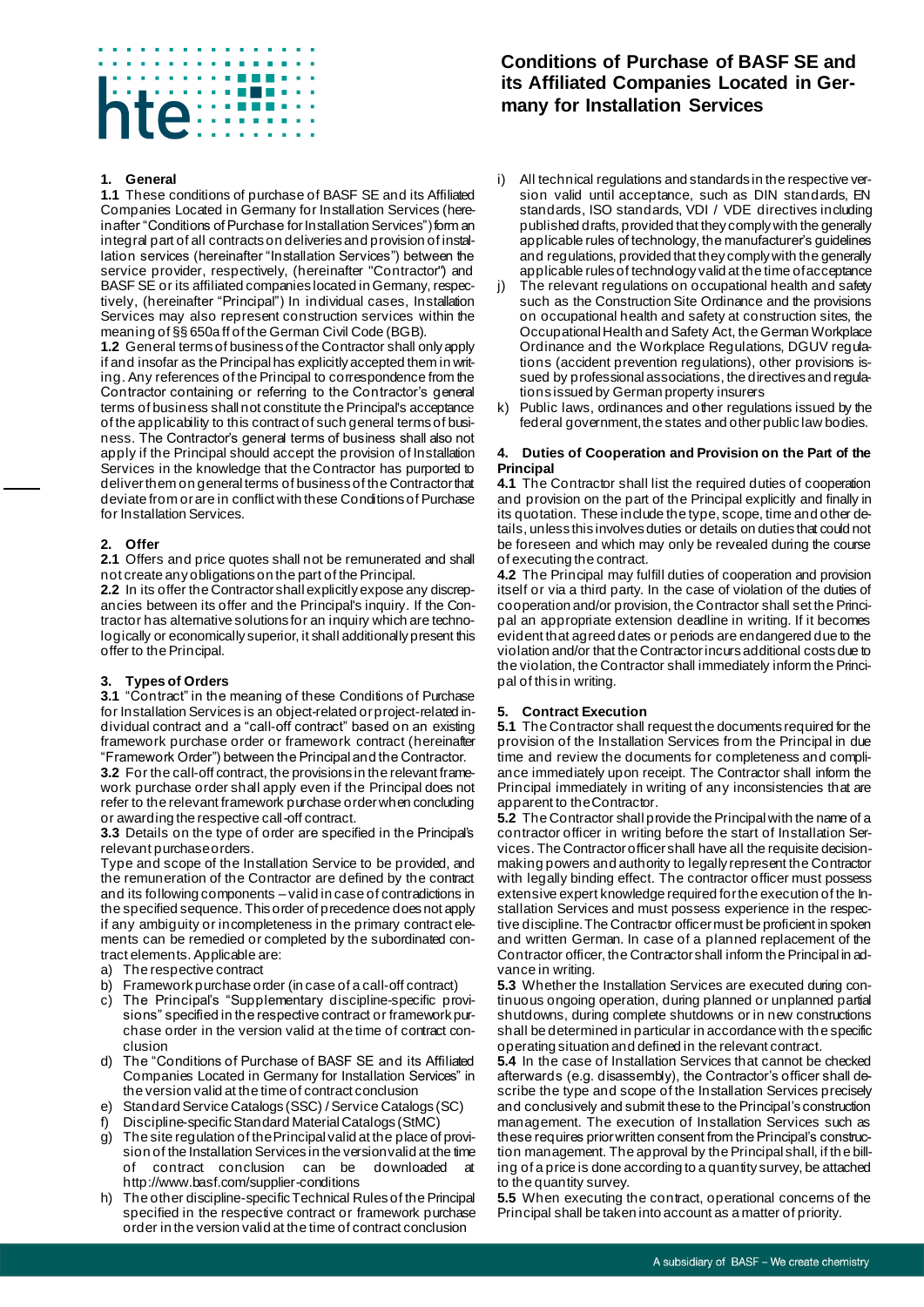# 医无子宫 医骨膜炎 *<u>B. B. B. B.</u>*

**5.6** The Installation Services executed at the site of the Principal shall be performed within the normal working hours of the Principal. The performance of Installation Services outside the normal working hours shall require the prior approval of the Principal's construction management in writing.

The normal working hours shall be defined in the contract or the supplementary discipline-specific provisions of the Principal. A contact designated by the Contractor must be available to the Principal at all times during normal working hours.

**5.7** The Contractor undertakes, upon request by the Principal, to also provide Installation Services outside the agreed execution period, provided the Contractor's operational capacities allow this.

**5.8** The Contractor shall inform the construction management of the Principal immediately and in writing on all obstructions which could in the opinion of the Contractor endanger the proper execution of the Installation Services, especially the execution on schedule and with the required quality. If such a notification is not submitted or not submitted in due time, then compensation claims asserted by the Contractor against the Principal arising from the obstructions and interruptions are already excluded for this reason, unless the obstruction was apparent to the Principal. Possible construction-related or minor obstructions and obstructions that are not attributable to the Principal (e.g. due to weather conditions) do not entitle the Contractor to any form of compensation claims against the Principal.

**5.9** For safety and technological reasons, the Contractor shall ensure that it is possible to communicate in German on the construction site at all times, the Contractor shall moreover ensure that these so-called "permits" of the Principal are only accepted by Contractor or subcontractor employees who possess the corresponding specialized qualification and command of written and spoken German. These persons are responsible for implementing the safety requirements from the permit and must be present on the installation site during performance of the Installation Services. This also applies when the Contractor dispatches only a single worker to the installation site.

**5.10** The employees, subcontractors (regardless of their level) deployed by the Contractor and their employees, leasing employees and personnel service providers (hereinafter "Vicarious Agents") have to possess the required skills, qualifications (in particular specialized knowledge) and experience to provide the commissioned Installation Services in compliance with the contract and are equipped with the necessary equipment and the personal protection equipment specified.

**5.11** When executing the contract, the Contractor shall take all necessary precautions and safety measures in order to prevent damage to persons, health, the environment, property and assets at its own cost.

**5.12** The place of fulfillment is the installation site named in the respective contract.

#### **6. Dates / Periods, Partial Services, Changes**

**6.1** The Contractor shall comply with all contractually agreed dates/periods. The time of final acceptance is definitive for the timeliness of the completion of the Installation Service. The early completion of Installation Services or partial provision of Installation Services require the Principal's prior written agreement.

**6.2** If the Contractor recognizes that it will not be able to fulfill its contractual obligations either in full or in part, or not within the stipulated timeframe, it must notify this to the Principal in writing forthwith and propose measures for how the delay can be prevented.

Any unconditional acceptance by the Principal of a delayed (or partial) provision of Installation Services shall by no means constitute a waiver of any rights or claims of the Principal due to late or (partial provision) of services.

**6.3** On becoming aware of an increase, reduction, change or other deviation (hereinafter "Deviations") from the agreed scope

### **Conditions of Purchase of BASF SE and its Affiliated Companies Located in Germany for Installation Services**

of services to be performed while fulfilling the contract the Contractor shall inform the Principal immediately in writing specifying the resulting scheduling and financial consequences.

Any changes to the Installation Service require written consent by the Principal.

**6.4** If the Principal exercises his rights to unilaterally demand changes to the contract with regard to construction services, the Contractor is obligated to comply if the execution is reasonable. Any adaptation of the remuneration in such a case is governed by statutory provisions in § 650c BGB.

#### **7. Sustainability, EHS and Certification**

**7.1** The Principal conducts its business in accordance with the principle of sustainable development and adheres to internationally recognized fundamental standards for occupational health and safety, environmental protection (EHS), labor and human rights as well as responsible corporate governance (hereinafter "ESG Standards"). The Principal has described its understanding of the ESG Standards in the Supplier Code of Conduct (http://www.basf.com/supplier-code-of-conduct). The Principal expects the Contractor to adhere to the ESG Standards. Furthermore, the Principal calls upon the Contractor to ensure that all its subcontractors of any tier adhere to the ESG Standards likewise. The Principal shall have the right to check adherence to the ESG Standards on the part of the Contractor, either itself or through third parties that it commissions, with prior notice.

**7.2** The Contractor shall ensure that the Vicarious Agents it uses comply with the constraints of the Principal regarding occupational safety and health and environmental protection (EHS) specified in the contract, all relevant statutory, governmental and other SHE regulations and the plant-specific and installation sitespecific safety instructions and site rules, including any relevant site regulations ("Standortordnung"), that are to be provided to the Contractor by the responsible plant or construction management of the Principal before the start of the Installation Services. **7.3** The Contractor shall for the duration of contract execution have a certified safety concept in place, which shall be documented to the Principal upon demand. Examples of proof that can be provided of this include the system audit of the Principal, certification in accordance with Safety Certificate Contractors (SCC) or a comparable SHE certification. The Contractor shall furnish proof regarding the involvement of subcontractors, regardless of level, in the safety concept of the Contractor by submitting the list of participants including the employees of the subcontractor who participated in the relevant safety instructions by the Contractor.

**7.4** The Contractor shall bear any processing costs incurred by the Principal as the result of culpable wrongdoing on the part of the Contractor and his Vicarious Agents, especially in the case of violations of criminal law or the Technical Rules named in Clauses 3.3 and 7.2. The Principal's further rights shall remain unaffected.

#### **8. Quality**

The Contractor shall carry out and maintain effective quality assurance and, if requested, demonstrate this to the Principal. The Contractor shall apply a quality assurance system with elements as per ISO 9000 ff. or a similar system of equivalent standard. The Principal shall have the right to inspect the Contractor's quality assurance system with prior notice, either itself or through third parties commissioned by the Principal.

#### **9. Testing and Inspection in the Course of Contract Fulfillment**

**9.1** The Principal has the right to test or inspect how the contract is being fulfilled by the Contractor. Such inspection/testing does not have any effect on the contractual and legal rights or claims of the Principal.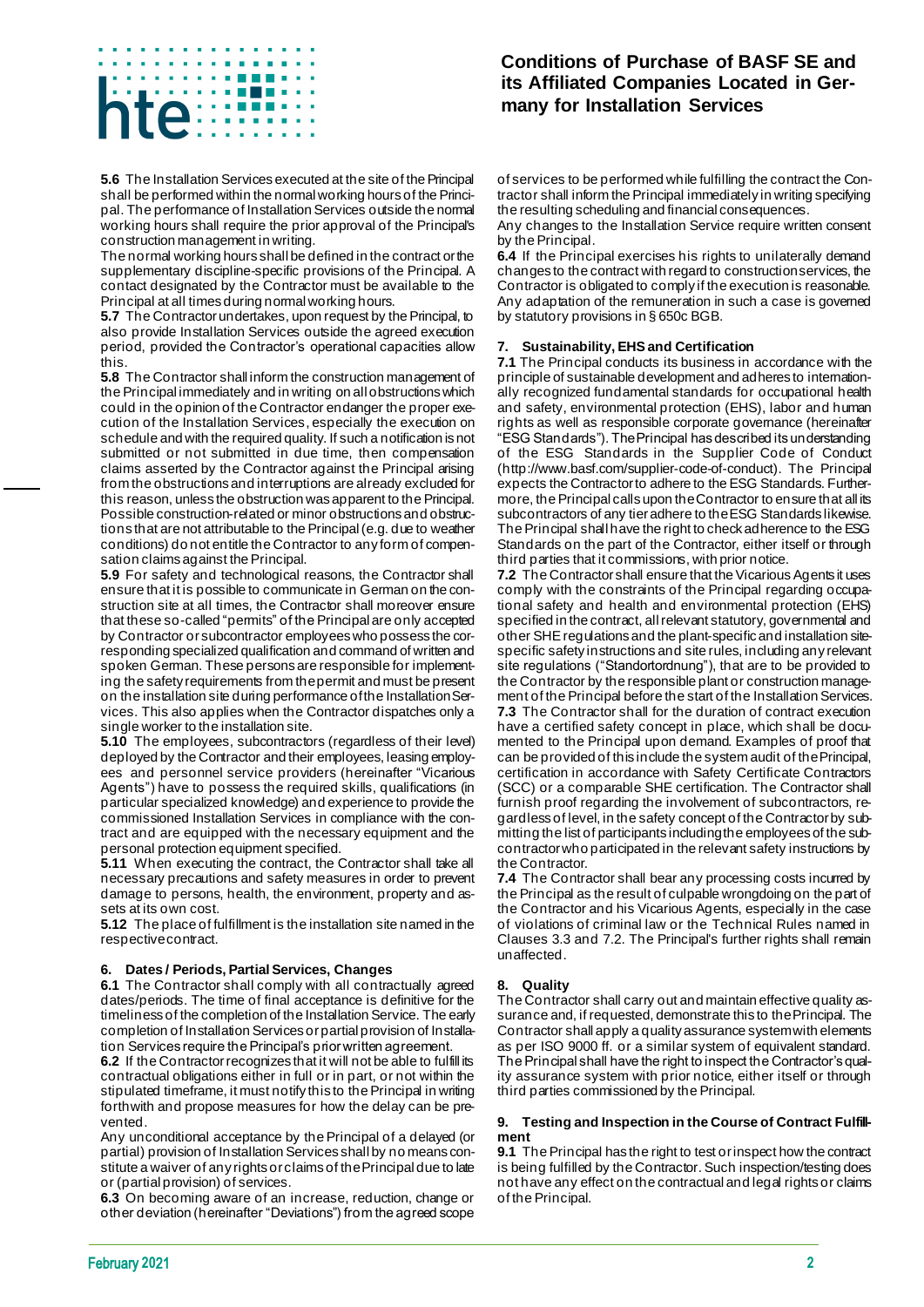# 医无子宫 医骨膜炎

**9.2** The Contractor is obligated to provide to the Principal with appropriate qualification certificates for the Vicarious Agents it dispatches upon demand.

**9.3** On request from the Principal, the Contractor must remove any Vicarious Agents who are insufficiently qualified or who violate order and safety at the plant from the installation site at its own expense and provide replacement. The Contractor shall bear the costs arising from any resulting scheduling delays or excessive costs.

#### **10. Use of subcontractors and personnel service providers**

**10.1** Third parties (in particular any subcontractors as well as personnel service providers and self-employed persons or leasing employees provided by the Contractor) may only be employed or replaced to perform the contract by the Contractor with the Principal's prior written consent. The Principal will not refuse its consent without cause. In particular, the use of further subcontractors by the Contractor's subcontractors is generally not permissible. If the Contractor intends to use subcontractors to perform the contract from the outset, the Contractor must inform the Principal of this when submitting its offer.

**10.2** The Principal has the right to base his approval for the use or replacement of subcontractors and personnel service providers by the Contractor within the meaning of Clause 10.1 on an approval audit. Upon request by the Contractor, the Contractor may participate in such an approval audit.

**10.3** Irrespective of the execution of an approval audit and the written consent of the Principal, the Contractor shall contractually obligate the designated subcontractors or personnel service providers to refrain from deploying third parties within the meaning of Clause 10.1 without prior written consent. The Contractor shall undertake all reasonable checks and efforts to prevent an impermissible personnel leasing or a chain leasing within the meaning of § 1 para. 1 sentence 3 of the German Temporary Employment Act (AÜG).

**10.4** The use of third parties or a respective consent from the Principal shall not affect the Contractor's responsibility for proper fulfillment of the contract. Occupational accidents occurring when performing the due Installation Services, in particular infringements of the provisions specified in Clause 3.3 and Clause 7.2 by the Contractor's vicarious agents, shall be attributable to the Contractor.

**10.5** The Contractor shall ensure that its contracts concluded with subcontractors include a clause that, in the event of early termination of this contract for reasons attributable to the Contractor, the Principal may enter the contract concluded between the Contractor and the subcontractor.

#### **11. Statutory Minimum Wages Act (MiLoG), Employee Assignment Law (AEntG), Prohibition on Illegal Employment**

**11.1** The Contractor must ensure that the employees used by the Contractor or its subcontractors or personnel service providers to perform contracts with the Principal receive the minimum wage as per the German Minimum Wages Act (MiLoG), respectively the minimum hourly rate of pay (Mindeststundenentgelt) according to the regulation based on section 3a of the German Temporary Employment Act (Arbeitnehmerüberlassungsgesetz) or, if the Installation Services to be provided are subject to the scope of the Employee Assignment Law (AEntG), the respectively required industry minimum wage. The Contractor must also ensure that binding obligations to pay contributions to social security carriers, employers' liability insurance associations and other institutions such as the joint institutions of the collective bargaining agreement parties named in section 8 AEntG are fulfilled.

**11.2** When choosing subcontractors or personnel service providers, the Contractor shall check fulfillment of the aforementioned conditions as per Clause 11.1 and require them to provide written confirmation of compliance. Furthermore, the Contractor shall obtain written assurance from these parties that they will require

## **Conditions of Purchase of BASF SE and its Affiliated Companies Located in Germany for Installation Services**

other subcontractors or personnel service providers as may be engaged to comply with the requirements.

**11.3** The Contractor shall indemnify the Principal against justified claims any employee of the Contractor or any employee of a subcontractor, regardless of level, or of a personnel service provider used has brought forward towards the Principal as the guarantor of payment of the statutory minimum wage or industry minimum wage, or claims by one of the institutions of the collective bargaining agreement parties named in section 8 AEntG for the provision of payments.

**11.4** The Principal is entitled to terminate the contract with the Contractor without notice if and when the Principal is justifiably made liable as guarantor according to MiLoG or AEntG.

**11.5** Moreover, the Contractor shall accept liability vis-à-vis the Principal for any damage that may be suffered by the Principal through culpable failure to meet the obligations as per Clauses 11.1 and 11.2.

**11.6** Illegal employment of all kinds is prohibited.

#### **12. Certificate of Exemption for Construction Services**

**12.1** The Contractor shall attach a valid certificate of exemption from the responsible tax office in accordance with § 48b of the German Income Tax Act (EStG) to its quotation documents, provided the offered Installation Services are "construction services" in the meaning of § 48 EStG.

**12.2** If no valid certificate of exemption is available at the time of payment, the Principal shall retain the tax from the invoice amount to safeguard the legally required tax claim. The costs associated with executing the tax withholding procedure will be billed as a flat-rate payment in the amount of EUR 150 and deducted from the Contractor's remuneration claims.

**12.3** If the certificate of exemption submitted to the Principal is retracted by the tax office responsible, the Contractor shall inform the Principal of this retraction immediately and in writing.

#### **13. Acceptance, Passing of Risk**

**13.1** The Contractor shall inform the Principal of the completion of its Installation Services in writing (including the use of an Electronic Data Processing (EDP) system such as Avisor). The Contractor is obligated to review his Installation Services prior to the notification of completion for completeness and faultlessness, and execute any remaining work/rework that may be necessary. A formal acceptance shall take place for object or project-related individual contracts as well on the explicit demands of the Principal; each contracting party shall bear its costs arising in connection with conducting the acceptance.

In all cases, the Installation Services shall be considered as accepted upon the Principal's receipt of the notification of completion and receipt ofthe final payment in the Contractor's bank account. Other implied or implicit acceptance are excluded; partial payment approvals in particular shall not constitute acceptance. **13.2** The Principal can refuse to submit a declaration of acceptance and withhold any installment payment associated with this if the goods or services are not provided in full or are defective. This also applies in the case of an agreed acceptance date or a deadline for acceptance set for the Principal by the Contractor.

**13.3** The passing of risk shall only occur with the unconditional declaration of acceptance by the Principal.

**13.4** Immediately after acceptance by the Principal, the Contractor shall supply the Principal with the quantity survey data including all required checkable documents in connection with the proof of proper performance of the Installation Services.

**13.5** Clauses 13.1 to 13.3 apply equally to the acceptance of a rectification measure in the case of a liability for defects on the part of the Contractor.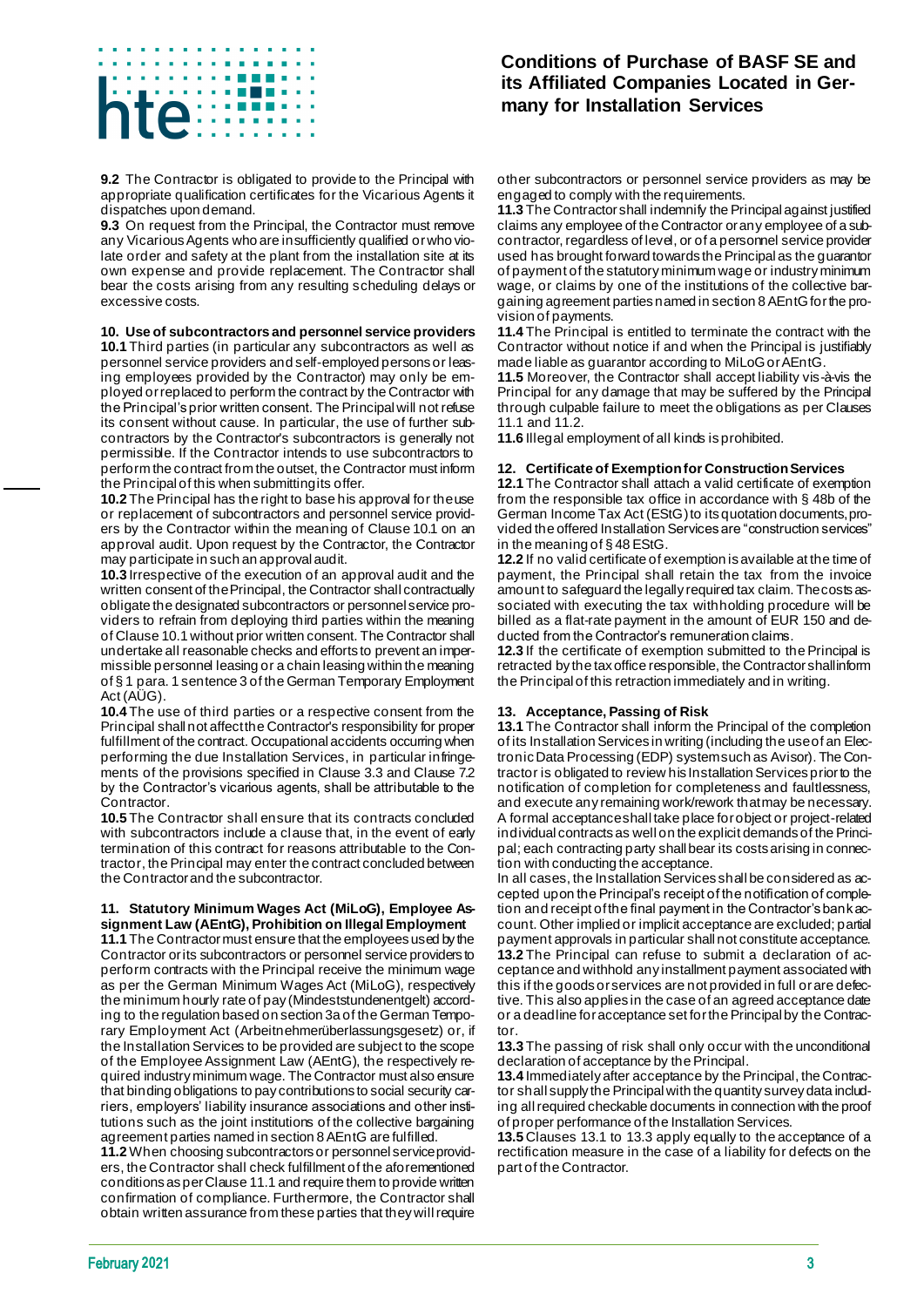# 医无子宫 医骨膜炎 të  $......$

#### **14. Condition of the Installation Services, Rights in the Event of Defects**

**14.1** The Contractor is responsible for provision of Installation Services free of defects, in particular compliance with the agreed specification of goods and services, and, additionally, for ensuring that guaranteed properties and features are present. In addition, the Contractor guarantees that the Installation Services meet the current technical standards and – if applicable – the generally recognized standards in plant safety, occupational medicine and hygiene; are provided by qualified personnel and are in line with all legal regulations pertinent for the place of fulfillment. If the contract also includes the delivery of machines, equipment or plants, they shall meet the special safety requirements applicable to machinery, equipment and plants at the time of contract fulfillment, and shall be CE marked.

**14.2** In the event of any defects, the Principal has the right to demand rectification of such defects according to applicable law. The mode of rectification shall be at the Principal's discretion.

The Contractor shall bear the cost of rectification within the framework of the statutory provisions and must execute rectification in all respects in accordance with the Principal's instructions and requirements. If rectification does not take place within an appropriate period of time, rectification has failed, or it is not necessary to fix a grace period for rectification, the Principal shall be entitled to claim further legal rights in the event of defects.

**14.3** If rectification does not take place within an appropriate period of time, if it has failed, or if it is not necessary to fix a grace period for rectification, the Principal has the right, in addition to the rights named in Clause 14.2, to remedy the defects itself at the cost and liability of the Contractor, or allow this work to be undertaken by third parties. The Principal is in this case entitled to demand compensation from the Contractor for the required measures. A grace period for rectification is particularly unnecessary if there is a danger of unreasonably high damages and the Contractor cannot be reached. In addition, the applicable law shall apply. Any additional rights of the Principal concerning the Contractor's statutory liability for defects or under any guarantees shall remain unaffected.

**14.4** Claims under warranty shall become time-barred thirty (30) months after the acceptance unless a longer expiration period is prescribed by law. The Principal shall not be deemed to have waived any of its rights to make claims under warranty in the absence of an express written waiver.

#### **15. Infringing Property Rights**

It is the Contractor's responsibility to ensure that the provision of the Installation Services of the Principal and the use thereof by the Principal pursuant to the contract will not infringe any patent laws, copyright or other proprietary rights of third parties. Notwithstanding other legal claims, the Contractor shall indemnify the Principal from any third party claims for which the Principal may be held liable as a result of the infringement of any of the aforementioned property rights if these are based on a culpable violation of obligations by the Contractor. The Contractor shall in this case bear the cost of any licensing fees, expenses and fees incurred by the Principal in preventing and / or rectifying any infringements of property rights.

#### **16. Contract Penalty**

If a contract penalty has been agreed upon and is incurred, the Principal is entitled to claim such penalty until the final payment is due without requiring a reservation pursuant to section 341 paragraph 3 of the German Civil Code ("BGB").

#### **17. General Liability, Insurance**

**17.1** Unless otherwise established in these Conditions of Purchase for Installation Services, the Contractor shall be liable as per the statutory provisions. If claims are made against the Principal by third parties due to damage that falls under the responsibility of the Contractor, the Contractor undertakes to indemnify

### **Conditions of Purchase of BASF SE and its Affiliated Companies Located in Germany for Installation Services**

the Principal from these claims immediately, unless the Contractor proves that it has not culpably caused the damage in question.

**17.2** The Contractor shall maintain sufficient liability insurance in line with usual industry standards at its own cost for damage attributable to it or its Vicarious Agents with a limit of liability per damage event of at least EUR 5,000,000 all-inclusive for damage to persons, property and assets and a maximum annual compensation payment of at least EUR 10,000,000. Evidence of the amount of insurance coverage shall be provided to the Principal upon request. The Contractor's contractual and legal liability remains unaffected by the extent and amount of his/her insurance coverage. If the Contractor is liable and a third party asserts claims against the Principal regarding the damage event, the Contractor shall indemnify the Principal against such claims from third parties.

#### **18. Invoicing, Payment**

**18.1** The remuneration for Installation Services accepted by the Principal is paid in accordance with the price types "fixed price", "price in accordance with quantity survey" or "price by expenditure", and will be billed in accordance with the contractually agreed hourly rates. Different price types may be defined in the contract. The agreed prices are net of any applicable valueadded tax.

**18.2** In the case of the "price in accordance with quantity survey" price type, Installation Services accepted by the Principal are recorded based on the definitive standard service catalogs/service catalogs/standard materials catalogs of the Principal definitive for the contract in each case, based on individual calculation and evaluated using the contractually agreed factors.

Installation Services which are not specified in a standard service catalog / bill of quantities (possibly in connection with a standard material catalog), known as remaining work and/or additional services, are either remunerated as per the unit prices to be agreed by the contract parties or based on expenditures as per Clause 18.4. The contract parties shall define the price type to be applied prior to the performance of the remaining work and/or additional service. If extraordinary difficulties or special circumstances arise during the performance of the remaining work and/or additional services, the Contractor shall inform the Principal immediately in writing; the continued performance of the Installation Services requires the prior written consent from the Principal.

**18.3** The Principal shall check the quantity surveys on site, usually together with the Contractor. Should the Principal detect errors, inconsistencies or other uncertainties while checking the quantity surveys, the Principal shall inform the Contractor accordingly and give it the opportunity to comment and if necessary to correct the quantity survey(s) concerned.

**18.4** If a need for non-assessable, additional Installation Service becomes apparent during the execution of Installation Services, these shall be accounted by time in accordance with the contractually agreed hourly rates.

The execution of such additional Installation Services requires the prior written consent from the Principal. The Contractor shall use the "Services charged on a time basis / provisions / use of equipment" sample form from the Principal for billing approved services on a time basis. Time sheets completed by the Contractor according to the sample shall be submitted on a daily basis to the Principal's construction management for technical and quantitative review, and shall be confirmed by the construction management in writing. The Contractor shall include this confirmation with the billing. The signing of the above-mentioned verifications by the Principal's construction management does not represent the legal acknowledgment with regard to the fundamental entitlement of the Contractor to invoice these services on a time basis in this specific case; the right to review remains whether this involves additionally required services or services that are already covered by the contract. If the later review finds that the services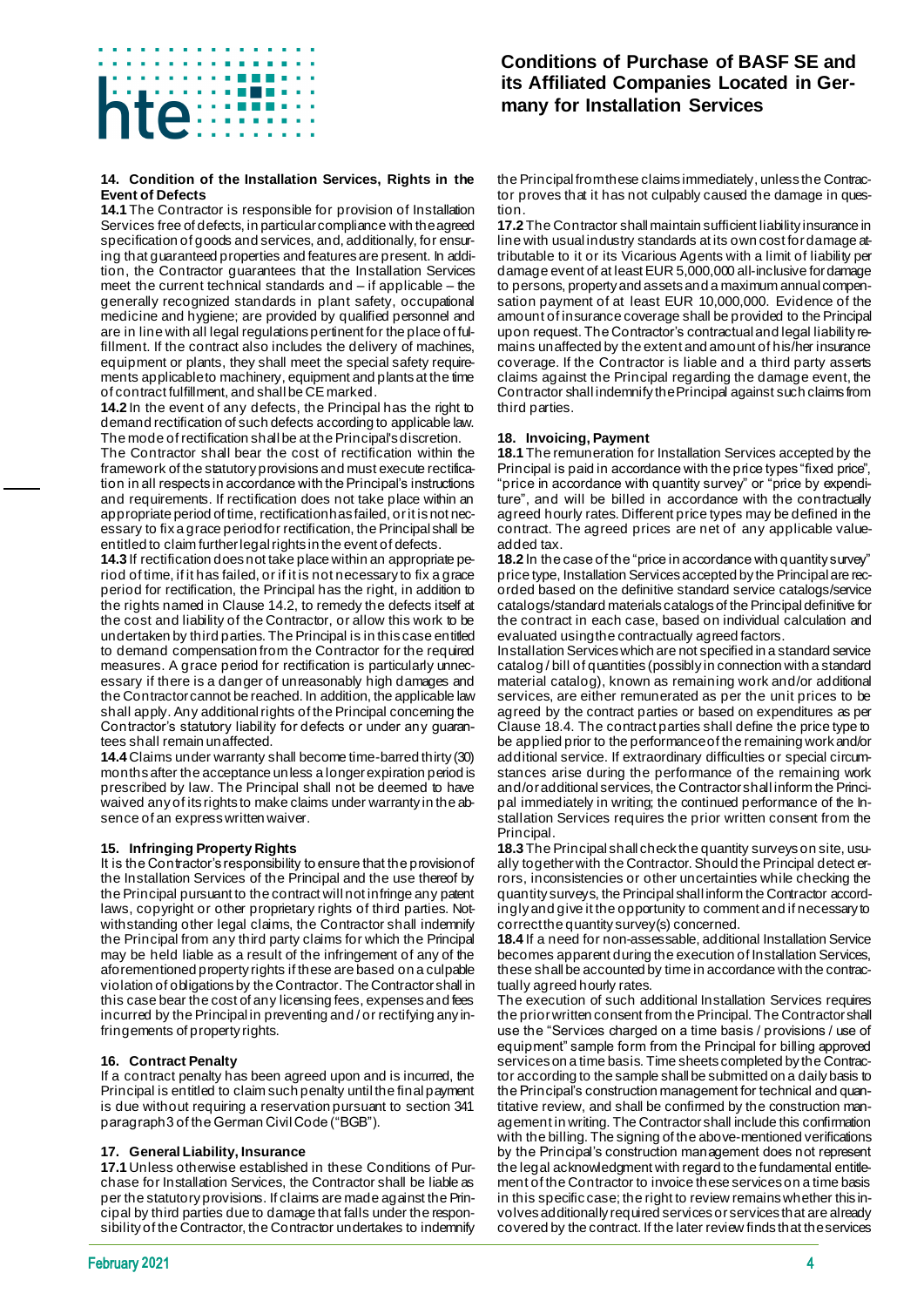# 医无子宫 医骨膜炎 インタ 日本  $\mathcal{L}$ **CONTRACTOR**

calculated based on expenditure have already been taken into account in the scope of contractual services or are part of the support services, the Contractor shall have no claim to the desired remuneration even if the verifications have been signed off. In the case of any duplicate payment of services, i.e. if this was remunerated as contractual services, the Contractor is obligated to reimburse the payment immediately. The Contractor cannot plead loss of enrichment.

**18.5** The contractually agreed payment covers all Installation Services that are to be performed by the Contractor as part of contract fulfillment, including expenses, incidental costs, incidental services, allowances etc., which are to be performed by the Contractor under the contract fulfillment. In particular, this includes:

- a) Evaluation/calculation work and the further processing of the recorded data for the Installation Services,
- b) All wage and ancillary wage costs for site managers, supervisors, experts, helpers or other staff of the Contractor,
- c) Staff-related costs such as accommodation allowances, travel costs, travel times, overnight stays, additional payments except for overtime or work at night or on Sundays or public holidays ordered by the Principal,
- d) Office containers, similar facilities and construction site containers,
- e) Office and workshop equipment,
- f) Workshop, workshop facilities, outdoor storage areas, warehouses etc.,
- g) Construction site, office, recreational and sanitary facilities,
- h) Set-up, maintenance and dissolution/clearance of the construction site,
- Tools usual in the sector for the agreed Installation Services,
- j) Means of communication such as telephone, cell phone, fax machine etc. and their set-up and maintenance,
- k) Passenger vehicles, service vehicles,
- l) Protective equipment and work clothing in line with the Principal's regulations,
- m) Common weather-related measures,
- n) Detailed agreements on agreed service contents,
- o) Order-related documentation and erector certificates,
- p) Safety training/briefings,
- q) Relevant safety agreements incl. work permits etc.,
- r) All transportation unless different arrangements are explicitly made in the contract,
- s) Rent for spaces, offices, containers,
- EDP-compliant contract implementation,
- u) Costs for the Contractor for instruction of the Principal's staff in the operation and maintenance of the plants delivered and/or constructed by the Contractor,
- v) EDP hardware and software for standard PC applications.

**18.6** The contractually agreed prices / factors are binding for the defined duration of the contract. They remain valid even in case of changes in quantity. A price gliding clause for wage, material, device and substance costs is not contractually agreed.

#### **19. Value Added Tax, Invoicing, Payment 19.1 Value Added Tax (VAT)**

If the Installation Service is taxable and subject to taxation in Germany, an invoice on the completed Installation Service shall be issued that complies with the requirements of § 14 of the German Value Added Tax Act (UStG). Otherwise, the Principal can withhold any VAT until the Contractor has submitted a corresponding invoice which entitles the Principal to an input tax deduction. If the Contractor is an entrepreneur whose place of business is not in Germany, while the Installation Service is taxable and subject to taxation in Germany, the invoice shall explicitly specify "Tax liability of the recipient of the services" or "Reverse Charge" (§ 13b para. 5 UStG). Specifying value-added tax in these invoices is not permitted.

# **Conditions of Purchase of BASF SE and its Affiliated Companies Located in Germany for Installation Services**

#### **19.2 Invoice: Payment without Credit Note Procedure**

**19.2.1** The Contractor shall prepare an invoice for each contract after every proper acceptance of the corresponding Installation Services, which shall contain all legally required mandatory data in accordance with German law.

The full purchase order number of the Principal shall be stated on the invoice. Proof of services on the provision of Installation Services and other supporting documents shall be included with the invoice. Invoices shall correspond to the contract with regard to designation of services, price, quantity, sequence of ordered items and item numbers. Invoices are to be sent to the billing address specified in the contract.

An adjustment of the remuneration as per § 650c BGB based on changes after the conclusion of the contract shall, in the case of construction services, also be considered and specified in the invoice. If no agreement has been reached on an adjustment of the remuneration, § 650c BGB shall apply for construction services accordingly.

**19.2.2** The Principal shall only make installment payments if these are contractually agreed and the prerequisites for the payment becoming due have been met, unless the Contractor is entitled to a claim as per § 632a BGB and provides the Principal with the corresponding collateral. The collateral shall be provided in accordance with German law in form of an enforceable guarantee from a credit institution or credit insurer with a registered office in Germany.

**19.2.3** Unless otherwise agreed, the payment period shall commence as soon as an invoice, that meets the aforementioned requirements, has been received. Payment will be made subject to verification that the delivery / Installation Services conforms to the contract and is complete.

**19.2.4** Payments by the Principal shall not represent an acceptance of conditions or prices stated in the invoice, and shall not constitute a waiver of the Principal's rights regarding services performed that differed from those as agreed upon, the Principal's rights to inspection, or the right to find fault with an invoice for other reasons.

If, after payment of the invoices, it emerges that the Contractor's invoice does not correspond to the actually provided Installation Services/results of the quantity survey, the Principal shall be entitled to a compensation/repayment claim. This is subject to statutory period of limitation. The Contractor cannot plead loss of enrichment.

**19.2.5** If a tax deduction is required by legal provisions affecting the Contractor for a service provided by the Principal, then the Principal is liable for the due tax. The withholding of the tax is settled by a deduction from the respective invoice amount. A certificate shall be prepared for the withheld tax upon demand by the Principal and to the extent it is required by law in accordance with the legally required sample. Reference is made to the relevant provisions of the German Income Tax Act, in particular §§ 49 et seq.

#### **19.3 Invoice: Payment with Credit Note Procedure**

**19.3.1** If a payment is contractually agreed under the credit note procedure, it shall be executed upon issue of the credit note. The credit note is in each case related to each contract upon proper acceptance of the Installation Service concerned by the Principal. The due date for the credit note is determined by the contractual provisions. An adjustment of the remuneration as per § 650c BGB based on changes after the conclusion of the contract shall, in the case of Installation Services, also be considered and specified in the credit note. If no agreement has been reached on an adjustment of the remuneration, § 650c BGB shall apply for construction services accordingly.

**19.3.2** The Principal shall only make installment payments in the credit note procedure when these are contractually agreed and the prerequisites for the payment becoming due have been met, unless the Contractor is entitled to a claim as per § 632a BGB and provides the Principal with the corresponding collateral. The provision according to Clause 19.2.2 applies accordingly.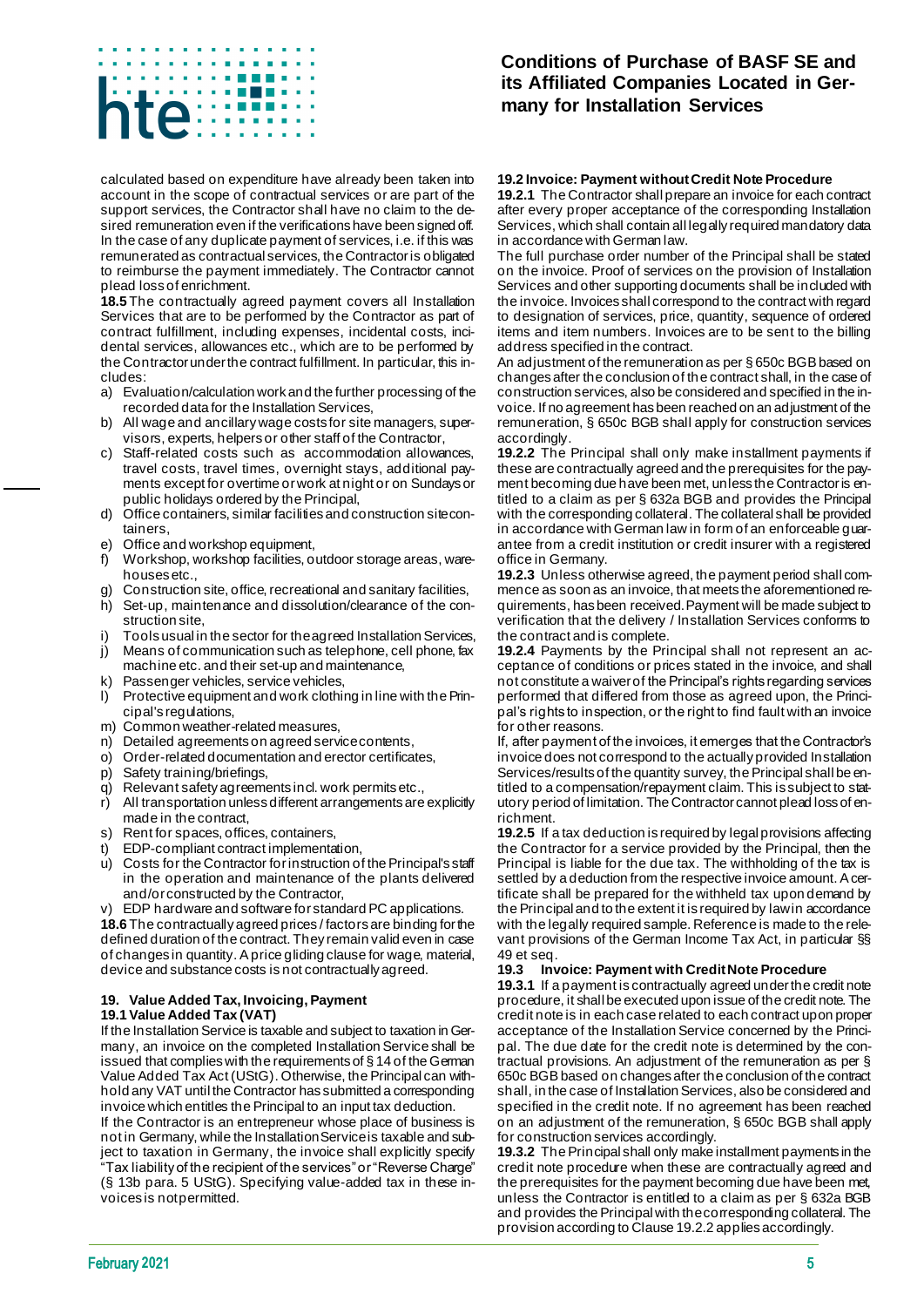# 医无子宫 医血管膜炎  $\mathsf{te}$

**19.3.3** If, after payment of the invoices, it emerges that the Contractor's credit note does not correspond to the actually provided Installation Services/results of the quantity survey, the Principal shall be entitled to a compensation/repayment claims. This is subject to statutory period of limitation. The Contractor cannot plead loss of enrichment.

**19.3.4** The Principal can offset its own due claims from contracts with the Contractor as part of existing business connections with the Contractor or declare offsetting against due remuneration claims of the Contractor. This shall also apply in the case of due claims of the Contractor that have arisen as part of assignment and are oriented towards cash payment.

#### **20. Assignment of Contract, Transfer, Change of Company Name, Offsetting, Retention**

**20.1** The Contractor may assign the rights and obligations under the contract with the Principal to third parties only with the prior written consent of the Principal.

**20.2** The Contractor is required to notify the Principal forthwith in writing of any assignment of the contract by virtue of law and of any change of its trade name.

**20.3** The Principal may assign the rights and obligations under the contract with the Contractor to BASF SE, Ludwigshafen (Rhine) or to any affiliated company pursuant to section 15 of the German Stock Corporation Act at any time without the Contractor's prior agreement, provided that the execution of the contract is not endangered thereby.

**20.4** The Contractor is only permitted to offset reciprocal claims arising from this contractual relationship, and against undisputed claims orclaims substantiated by court judgement. The Contractor is only entitled to a right of retention if the claim, due to which the right of retention shall be deemed valid, has its origins in the same contractual relationship.

#### **21. Termination, Rescission**

**21.1** The Principal's right to ordinary termination of the contract with notice or to rescission from the contract shall follow statutory provisions, unless set forth otherwise in the individual contract.

**21.2** Each contracting party is entitled to terminate the agreement for good cause, provided the respective statutory requirements for this are met, such as for continuing obligations as per § 314 BGB or services within the scope of work contracts as per § 648a BGB. A good cause for termination by the Principal is given in particular if:

- The Contractor commits a breach of duty, which is not remedied within a reasonable period of time defined by the Principal and following a termination warning or a fruitless warning, and therefore, taking into account all circumstances of the individual case and weighing the mutual interests, the continuation of the contractual relationship cannot reasonably be expected from the terminating party, or

- The relationship of trust is significantly and lastingly disrupted due to circumstances occurring after conclusion of the contract, e.g. due to a violation of criminal laws or due to commission of administrative offences in the course of the performance of the contract by the Contractor or by third parties employed by the Contractor for the execution of the contract, and therefore, taking into account all circumstances of the individual case and weighing the mutual interests, the continuation of the contractual relationship cannot reasonably be expected from the terminating party, or

- A significant deterioration in the asset situation of the Contractor has taken place, which jeopardizes contract fulfillment, or

- The Contractor does not comply with his/her obligation to pay taxes or social security contributions, or

- There are other circumstances that make continuation of the contract with the Contractor unreasonable for the Principal.

Further rights legally provided to the Principal regarding termination, termination for good cause and rescission from the contract shall remain unaffected by this provision.

# **Conditions of Purchase of BASF SE and its Affiliated Companies Located in Germany for Installation Services**

Payments already made by the Principal shall be refunded in cases of overpayment. The Principal's further statutory rights and claims, in particular with regard to damage compensation, shall remain unaffected.

**21.3** In cases of termination for good cause as per Clause 21.2, the services verifiably performed by the Contractor in line with the contract up to the time of the cancellation shall be remunerated upon submission of the relevant receipts. Payments already made by the Principal shall be offset against the payment or refunded in cases of overpayment. The Principal's further statutory rights and claims, in particular with regard to damage compensation, shall remain unaffected.

**21.4** If the Contractor has acquired from the Principal any documents, records, plans or drawings within the scope of the contractual collaboration or for the purposes of fulfilling the contract the Contractor must forthwith hand them over to the Principal in the event of termination of the contract by a party to the contract. These requirements apply likewise in the event of rescission.

#### **22. Contractor's Removal Duty upon Termination of the Contract**

In the event of termination of the contract, the Contractor must, at its own expense and regardless of the grounds for termination, forthwith dismantle and remove any plant, tools and equipment used and / or stored on the Principal's premises. Any waste, residue or debris produced by the Contractor's work must be promptly removed and disposed of appropriately by the Contractor at its own expense. If the Contractor does not fulfill its duties in this regard, the Principal may undertake the work itself or have it undertaken by a third party and charge the expenses incurred to the Contractor if the work has still not been completed after a reasonable period of time has elapsed. These requirements apply likewise in the event of rescission.

#### **23. Documents, Confidentiality, Rights of Use, Data Protection**

**23.1** The Contractor must provide to the Principal the agreed quantity of any plans, calculations or other documents in order not to exceed the contractual deadline for execution.

**23.2** The review and / or release of any Contractor's documents by the Principal shall not relieve the Contractor of any of its responsibilities for these documents under the contract.

**23.3** Any models, samples, drawings, data, materials and other documents provided to the Contractor by the Principal (hereinafter "Principal Documentation") shall remain the property of the Principal and must be returned to the Principal forthwith upon its request at any point in time. The Contractor shall have no rights to retain any Principal Documentation. The Contractor must observe the proprietary rights of the Principal in and to all Principal Documentation.

**23.4** The Contractor is obliged to keep confidential all technical, scientific, commercial and other information obtained either directly or indirectly within the scope of the contract, in particular the information given in Principal Documentation (hereinafter "Confidential Information"). The Contractor may not exploit Confidential Information for commercial purposes, make it the object of industrial property rights, pass it on or make it accessible to third parties in any way. The Contractor is entitled to share confidential information with subcontractors approved by the Principal if the subcontractor requires this information in order to fulfill the contract.

Confidential Information may not be used for any purpose other than fulfilling the contract. The aforementioned confidentiality obligation shall continue to apply for a period of ten (10) years after the contract has ended.

**23.5** This confidentiality requirement shall not include any information that the Contractor lawfully possessed prior to the Principal's disclosure of such information, or is lawfully known to the public, or has been lawfully obtained from a third party. Also excluded from this confidentiality requirement shall be information